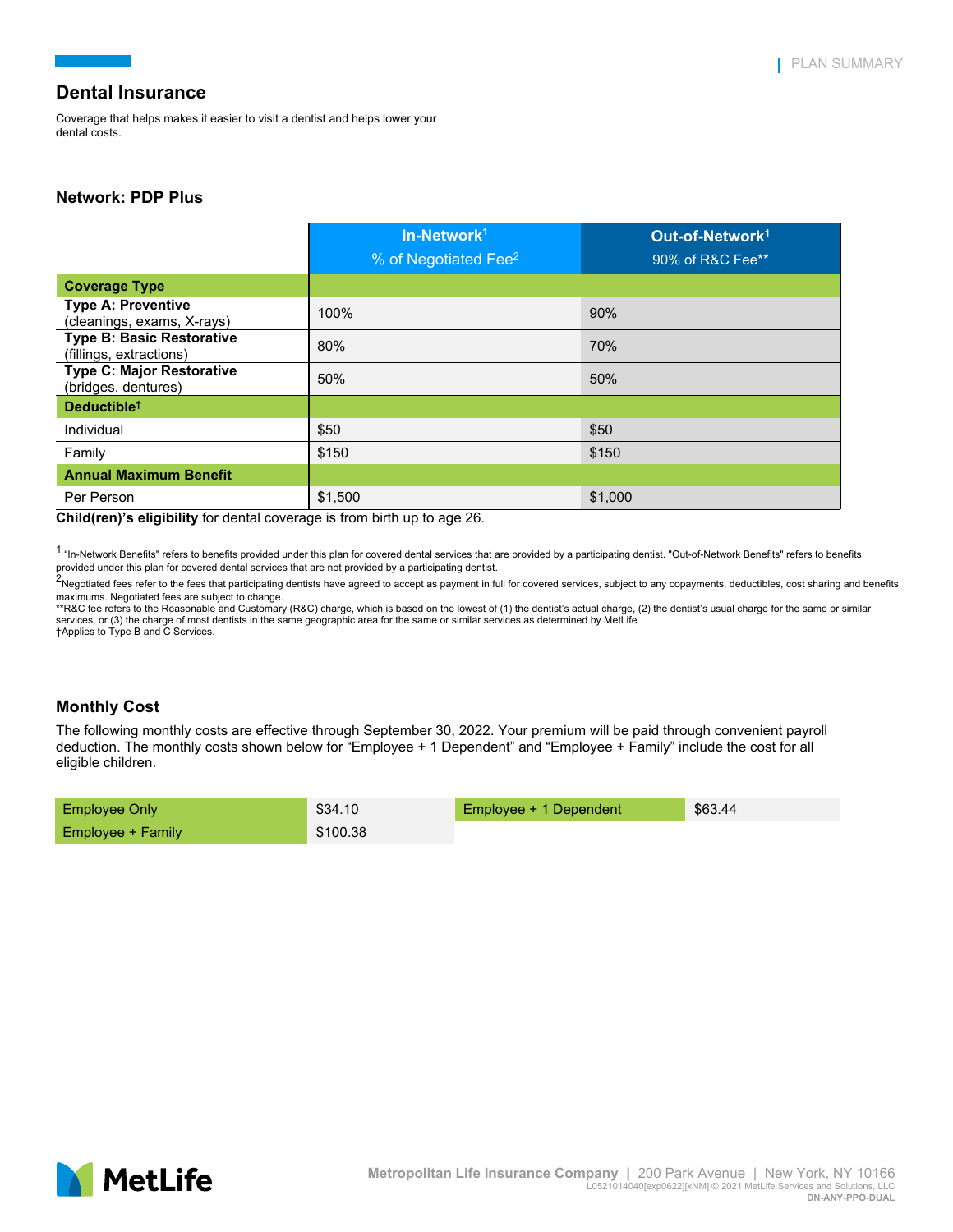Coverage that helps makes it easier to visit a dentist and helps lower your dental costs.

## **List of Primary Covered Services & Limitations**

The service categories and plan limitations shown represent an overview of your Plan Benefits. This document presents the majority of services within each category, but is not a complete description of the Plan.

| <b>Plan Type</b>                                    | <b>How Many/How Often</b>                                                                                                                                                                                                                                                                                                                                                     |  |
|-----------------------------------------------------|-------------------------------------------------------------------------------------------------------------------------------------------------------------------------------------------------------------------------------------------------------------------------------------------------------------------------------------------------------------------------------|--|
| <b>Type A - Preventive</b>                          |                                                                                                                                                                                                                                                                                                                                                                               |  |
| Prophylaxis (cleanings)                             | One per 6 months                                                                                                                                                                                                                                                                                                                                                              |  |
| <b>Oral Examinations</b>                            | One per 6 months                                                                                                                                                                                                                                                                                                                                                              |  |
| <b>Topical Fluoride Applications</b>                | Two fluoride treatments per 12 months<br>for dependent children up to<br>his/her 19 <sup>th</sup> birthday                                                                                                                                                                                                                                                                    |  |
| X-rays                                              | Bitewings X-rays; one set per 12 months for adults;<br>two sets per 12 months for children up to his/her 15 <sup>th</sup> birthday.                                                                                                                                                                                                                                           |  |
| Sealants                                            | One application of sealant material every 3 years for each non-restored, non-<br>decayed 1st and 2nd molar of a dependent child up to his/her 16 <sup>th</sup> birthday                                                                                                                                                                                                       |  |
| <b>Type B - Basic Restorative</b>                   |                                                                                                                                                                                                                                                                                                                                                                               |  |
| Fillings                                            | One per 24 months                                                                                                                                                                                                                                                                                                                                                             |  |
| Simple Extractions                                  |                                                                                                                                                                                                                                                                                                                                                                               |  |
| X-rays                                              | Full mouth X-rays; one per 60 months                                                                                                                                                                                                                                                                                                                                          |  |
| Crown, Denture and Bridge Repair/<br>Recementations | One per 12 months                                                                                                                                                                                                                                                                                                                                                             |  |
| Endodontics                                         | Root canal treatment limited to once per tooth per lifetime.                                                                                                                                                                                                                                                                                                                  |  |
| Periodontics                                        | • Periodontal scaling and root planing once per quadrant, every 24 months<br>• Total number of periodontal maintenance treatments and prophylaxis<br>cannot exceed two treatments in 12 months.                                                                                                                                                                               |  |
| Space Maintainers                                   | Space maintainers for dependent children up to his/her 19th birthday.                                                                                                                                                                                                                                                                                                         |  |
| Type C - Major Restorative                          |                                                                                                                                                                                                                                                                                                                                                                               |  |
| <b>Bridges and Dentures</b>                         | • Initial placement to replace one or more natural teeth, which are lost<br>while covered by the plan<br>• Dentures and bridgework replacement; one every 10 years<br>• Replacement of an existing temporary full denture if the temporary denture<br>cannot be repaired and the permanent denture is installed within<br>12 months after the temporary denture was installed |  |
| <b>Oral Surgery</b>                                 |                                                                                                                                                                                                                                                                                                                                                                               |  |
| Consultations                                       |                                                                                                                                                                                                                                                                                                                                                                               |  |
| Crowns, Inlays and Onlays                           | Replacement once every 10 years                                                                                                                                                                                                                                                                                                                                               |  |
| Implants                                            | • Replacement once every 10 years<br>• Repairs one per 12 months<br>• Implant Supported Prosthetics once per 10 years                                                                                                                                                                                                                                                         |  |
| General Anesthesia                                  | When dentally necessary in connection with oral surgery, extractions or other<br>covered dental services                                                                                                                                                                                                                                                                      |  |
| Periodontics                                        | Periodontal surgery once per quadrant, every 24 months                                                                                                                                                                                                                                                                                                                        |  |

The service categories and plan limitations shown above represent an overview of your plan benefits. This document presents the majority of services within each category but is not a complete description of the plan.

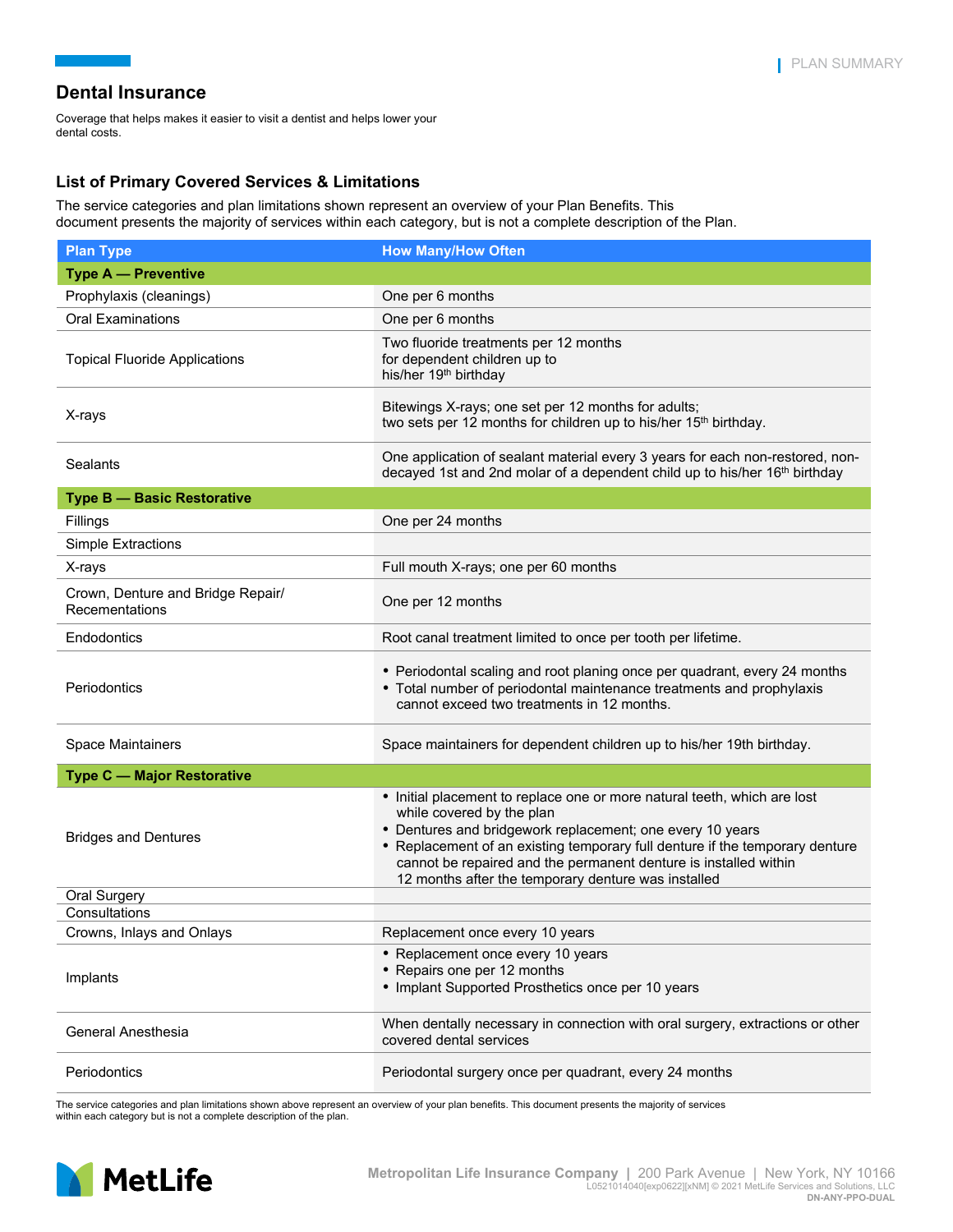Coverage that helps makes it easier to visit a dentist and helps lower your dental costs.

## **Exclusions**

### **This plan does not cover the following services, treatments and supplies:**

- Services which are not Dentally Necessary, those which do not meet generally accepted standards of care for treating the particular dental condition, or which we deem experimental in nature;
- Services for which you would not be required to pay in the absence of Dental Insurance;
- Services or supplies received by you or your Dependent before the Dental Insurance starts for that person;
- Services which are primarily cosmetic (for Texas residents, see notice page section in Certificate);
- Services which are neither performed nor prescribed by a Dentist except for those services of a licensed dental hygienist which are supervised and billed by a Dentist and which are for:
	- o Scaling and polishing of teeth; or
	- o Fluoride treatments;
- Services or appliances which restore or alter occlusion or vertical dimension;
- Restoration of tooth structure damaged by attrition, abrasion or erosion;
- Restorations or appliances used for the purpose of periodontal splinting;
- Counseling or instruction about oral hygiene, plaque control, nutrition and tobacco;
- Personal supplies or devices including, but not limited to: water picks, toothbrushes, or dental floss;
- Decoration, personalization or inscription of any tooth, device, appliance, crown or other dental work;
- Missed appointments;
- Services:
	- $\circ$  Covered under any workers' compensation or occupational disease law;
	- o Covered under any employer liability law;
	- $\circ$  For which the employer of the person receiving such services is not required to pay; or
	- o Received at a facility maintained by the Employer, labor union, mutual benefit association, or VA hospital;
- Services covered under other coverage provided by the Employer;
- Temporary or provisional restorations;
- Temporary or provisional appliances;
- Prescription drugs;
- Services for which the submitted documentation indicates a poor prognosis;
- The following when charged by the Dentist on a separate basis:
	- o Claim form completion;
	- o Infection control such as gloves, masks, and sterilization of supplies; or
- $\circ$  Local anesthesia, non-intravenous conscious sedation or analgesia such as nitrous oxide.
- Dental services arising out of accidental injury to the teeth and supporting structures, except for injuries to the teeth due to chewing or biting of food;
- Caries susceptibility tests;
- Initial installation of a fixed and permanent Denture to replace one or more natural teeth which were missing before such person was insured for Dental Insurance, except for congenitally missing natural teeth;
- Other fixed Denture prosthetic services not described elsewhere in the certificate;
- Precision attachments, except when the precision attachment is related to implant prosthetics;
- Adjustment of a Denture made within 6 months after installation by the same Dentist who installed it;
- Repair or replacement of an orthodontic device;
- Duplicate prosthetic devices or appliances;
- Replacement of a lost or stolen appliance, Cast Restoration, or Denture; and

### **Limitations**

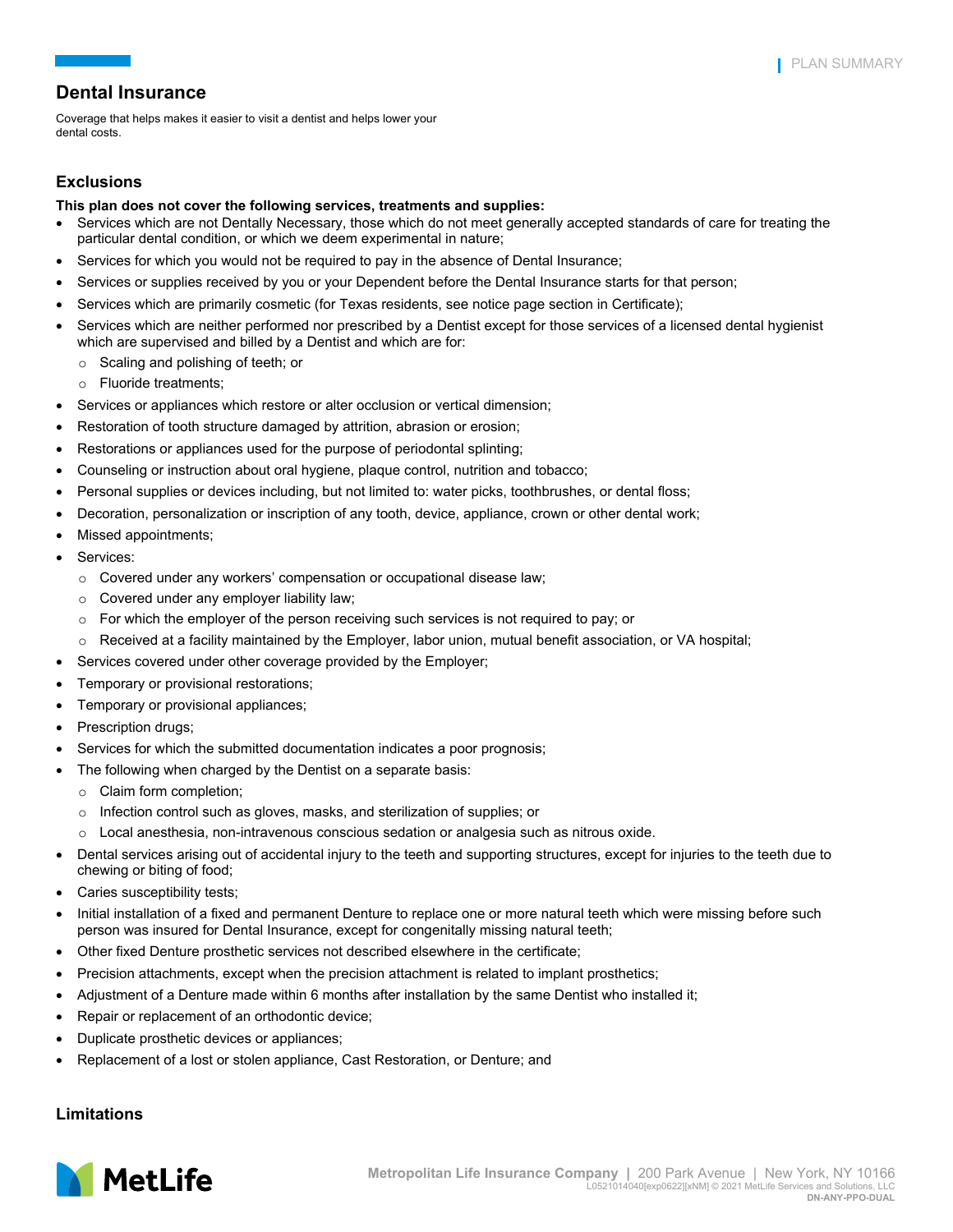Coverage that helps makes it easier to visit a dentist and helps lower your dental costs.

**Alternate Benefits:** Where two or more professionally acceptable dental treatments for a dental condition exist, payment is based on the least costly treatment alternative. If you and your dentist have agreed on a treatment that is more costly than the treatment upon which the plan benefit is based, you will be responsible for any additional payment responsibility. To avoid any misunderstandings, we suggest you discuss treatment options with your dentist before services are rendered, and obtain a pretreatment estimate of benefits prior to receiving certain high cost services such as crowns, bridges or dentures. You and your dentist will each receive an Explanation of Benefits (EOB) outlining the services provided, your plan's payment for those services, and your out-of-pocket expense. Actual payments may vary from the pretreatment estimate depending upon annual maximums, plan frequency limits, deductibles and other limits applicable at time of payment.

This dental benefits plan is made available through a self-funded arrangement. MetLife administers this dental benefits plan but does not provide insurance to fund benefits.

Group dental insurance policies featuring the Preferred Dentist Program are underwritten by Metropolitan Life Insurance Company, New York, NY 10166.

## **Questions & Answers**

### **Q. Who is a participating dentist?**

- **A.** A participating dentist is a general dentist or specialist who has agreed to accept negotiated fees as payment in full for covered services provided to plan members. Negotiated fees typically range from 30% – 45% below the average fees charged in a dentist's community for the same or substantially similar services.<sup>†</sup>
- **Q. How do I find a participating dentist?**
- **A.** There are thousands of general dentists and specialists to choose from nationwide --so you are sure to find one that meets your needs. You can receive a list of these participating dentists online at www.metlife.com/mybenefits or call 1-800-942- 0854 have a list faxed or mailed to you.
- **Q. What services are covered under this plan?**
- **A.** The Plan documents set forth the services covered by your plan. The List of Primary Covered Services & Limitations herein contains a summary of covered services. In the event of a conflict between the Plan documents and this summary, the terms of the Plan documents shall govern.
- **Q. May I choose a non-participating dentist?**
- **A.** Yes. You are always free to select the dentist of your choice. However, if you choose a non-participating dentist your out-ofpocket costs may be higher.
- **Q. Can my dentist apply for participation in the network?**
- **A.** Yes. If your current dentist does not participate in the network and you would like to encourage him/her to apply, ask your dentist to visit www.metdental.com, or call 1-866-PDP-NTWK for an application.†† The website and phone number are for use by dental professionals only.

### **Q. How are claims processed?**

- **A.** Dentists may submit your claims for you which means you have little or no paperwork. You can track your claims online and even receive email alerts when a claim has been processed. If you need a claim form, visit www.metlife.com/mybenefits or request one by calling 1-800-942-0854.
- **Q. Can I get an estimate of what my out-of-pocket expenses will be before receiving a service?**
- **A.** Yes. You can ask for a pretreatment estimate. Your general dentist or specialist usually sends MetLife a plan for your care and requests an estimate of benefits. The estimate helps you prepare for the cost of dental services. We recommend that you request a pre-treatment estimate for services in excess of \$300. Simply have your dentist submit a request online at www.metdental.com or call 1-877-MET-DDS9. You and your dentist will receive a benefit estimate for most procedures while you are still in the office. Actual payments may vary depending upon plan maximums, deductibles, frequency limits and other conditions at time of payment.

#### **Q. Can MetLife help me find a dentist outside of the U.S. if I am traveling?**

**A.** Yes. Through international dental travel assistance services<sup>\*</sup> you can obtain a referral to a local dentist by calling +1-312-356-5970 (collect) when outside the U.S. to receive immediate care until you can see your dentist. Coverage will be considered under your out-of-network benefits.\*\* Please remember to hold on to all receipts to submit a dental claim.